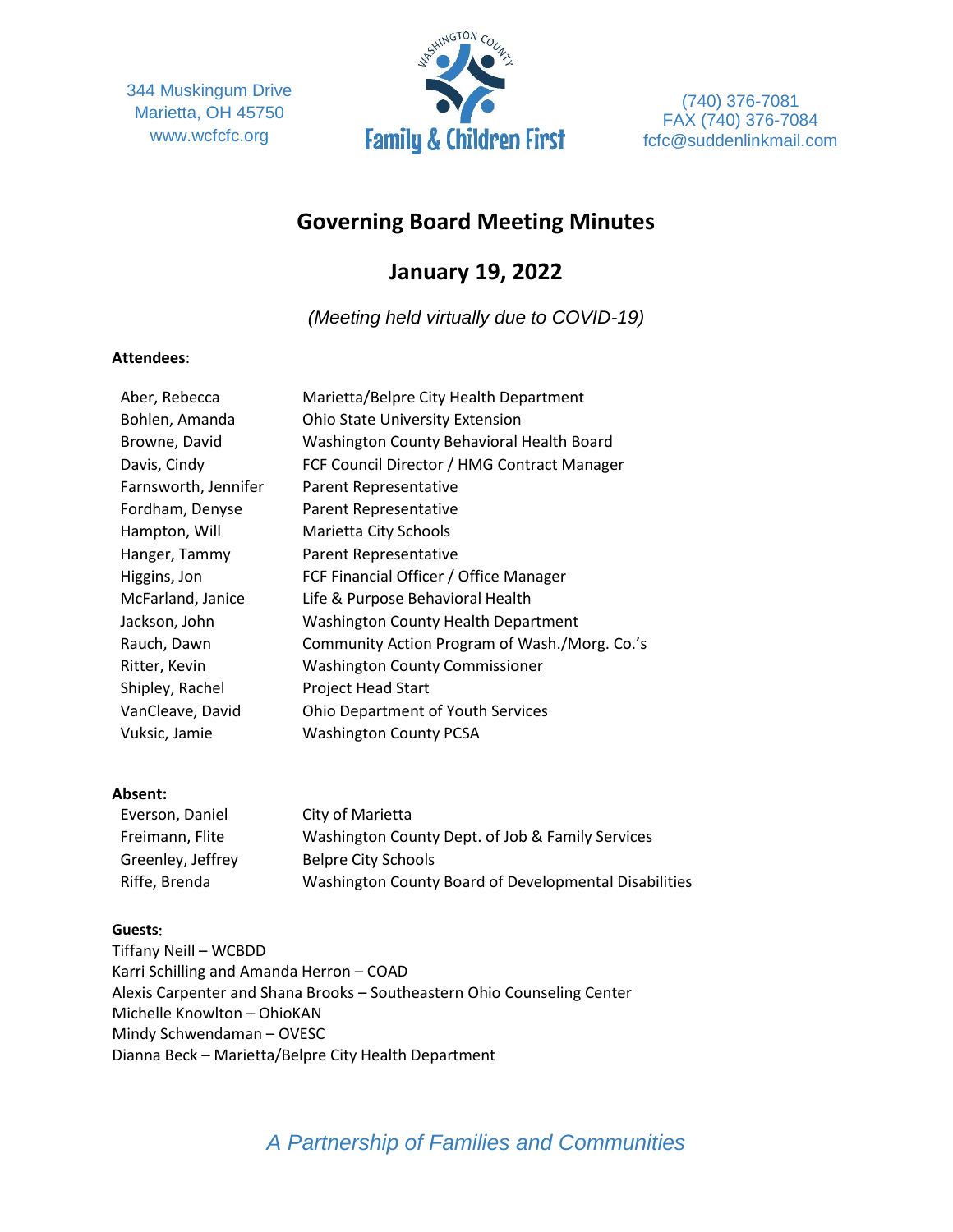### **INTRODUCTIONS**

#### **APPROVAL OF MINUTES**

December 1, 2021 Governing Board Meeting Minutes were included in the emailing.

*Kevin Ritter made the motion to approve the December 1, 2021 minutes as emailed. David VanCleave seconded the motion. Motion Carried*

#### **FINANCIAL REPORTS**

November and December 2021 Financial Reports were included in the emailing. Reports typically in the Fiscal Paperwork binder are passed around to council on meeting day, but now these are included in the financial reports email.

Financial Reports include a Financial Report Summary for All Accounts, Financial Officer Summary and Reports for each account.

The Financial Officer Summary Report is a summary of items that stand out for the month with an explanation and include a summary of any Appropriations and Amended Certificates for the month.

Each report for expenditures includes the budget beginning balance; any changes in that account that would reflect with the resolutions; monthly expenses; year to date expenses; outstanding

encumbrances and finally the ending available balance.

Each report for revenue includes beginning balance, any changes in that account that would reflect with amended certificates; monthly revenue; year to date revenue; and anticipated revenue to be received.

Other Fiscal Reports includes a detailed report of all expenses and revenue; copies of amended certificates and resolutions for that month.

*Denyse Fordham made the motion to approve the November financial reports as emailed. Rebecca Aber seconded the motion. Motion carried.*

*Rachel Shipley made the motion to approve the December financial reports as emailed. David Browne seconded the motion. Motion carried.*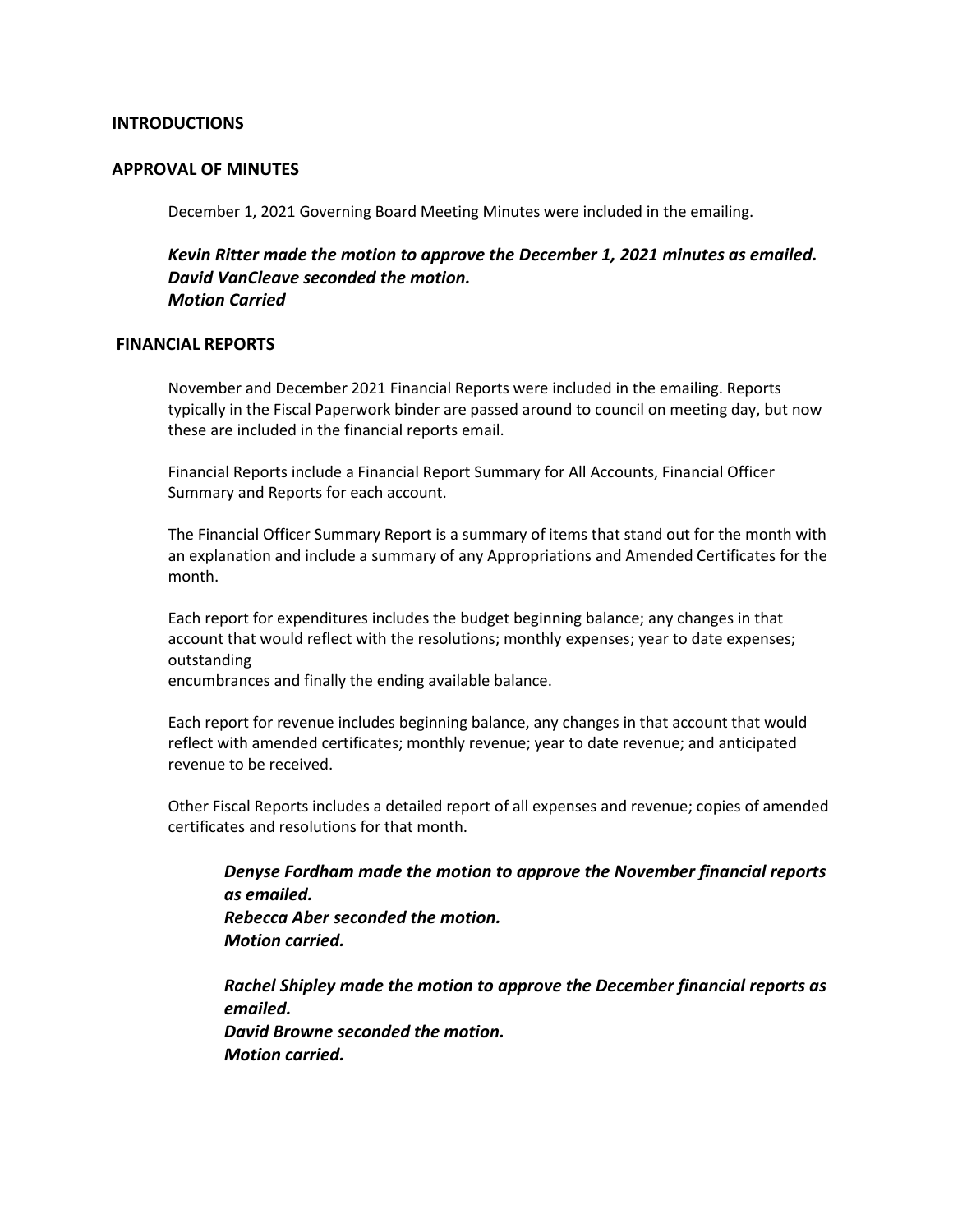## **DIRECTOR'S REPORT**

The Director's report was included in the emailing. Cindy reviewed points from the Director's report and the following handouts were included in the emailing: QRTP Agency Compliance, Washington County 2021 Family Questionnaire Results for Early Intervention.

**Early Intervention Service Coordination Quarterly Report** – This quarterly report was included in the emailing and reviewed.

**FCF Service Coordination/Wraparound Quarterly Report** – This quarterly report was included in the emailing and reviewed.

## **COMMITTEE / WORKGROUP REPORTS**

1. **Membership Committee –** The committee met January 12th and implemented the new process approved at the last council meeting. Meeting minutes from that meeting were included in the emailing. Cindy received responses from the letters she sent out of potential members on Council. The committee reviewed all potential members and recommended approval for: Heather Warner from GoPacks, Kara Carson from Hopewell, and Tonya Davis from BB2C.

> *The Membership Committee made the recommendation to approve Heather Warner from GoPacks as a member of Council. Will Hampton seconded the motion. Motion Carried.*

*The Membership Committee made the recommendation to approve Kara Carson from Hopewell as a member of Council. Denyse Fordham seconded the motion. Motion Carried.* 

*The Membership Committee made the recommendation to approve Tonya Davis from BB2C as a member of Council. Denyse Fordham seconded the motion. Motion Carried.* 

The committee also discussed member attendance, member contributions, parent representatives with the possibility of needing to add another, and United Way presentation to Council.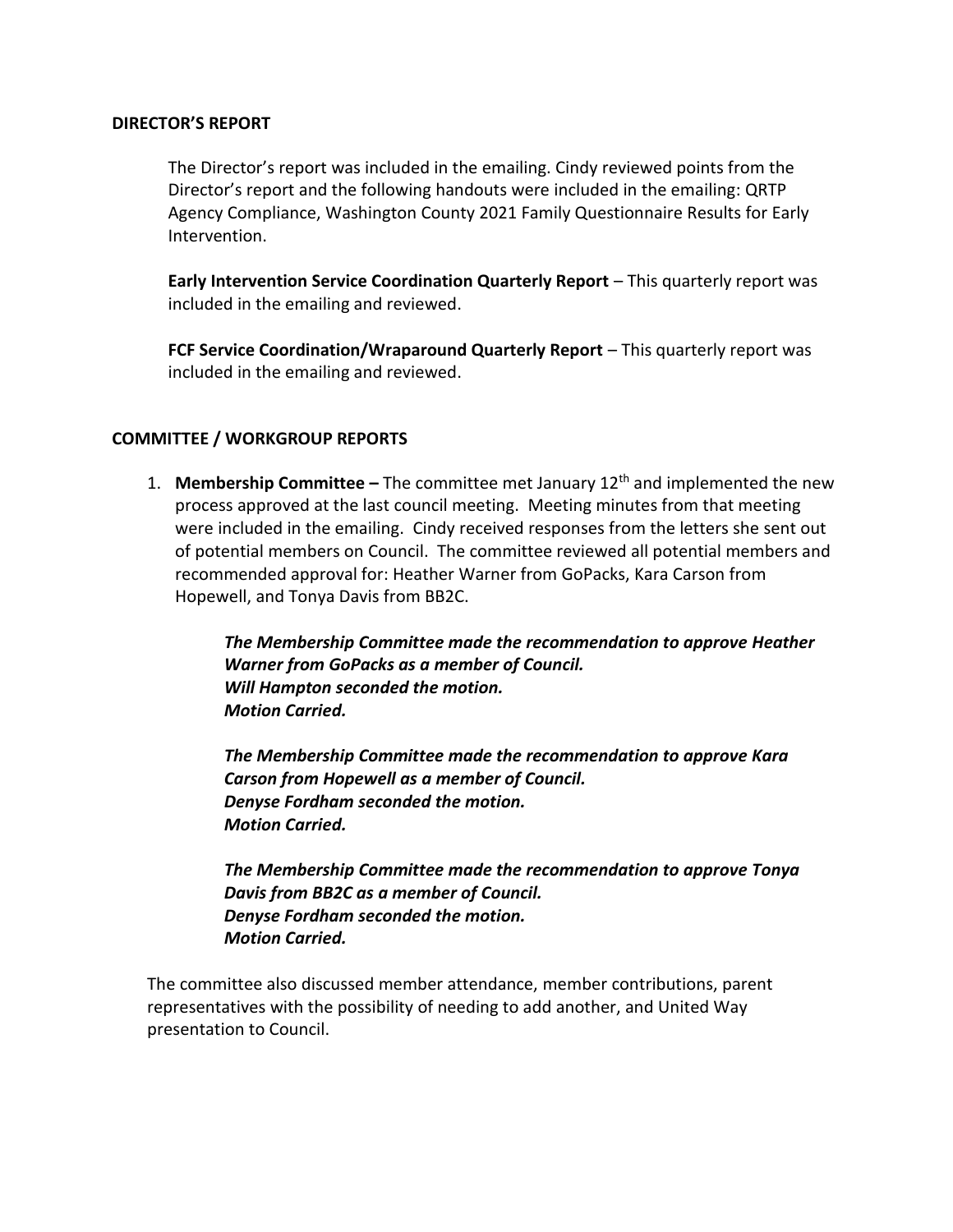- 2. **Early Childhood Committee –** The committee met January 13th and the minutes from the meeting were included in the emailing. The committee reviewed quarterly reports, Outreach updates, Early Intervention updates, Central Intake & Referral Updates, and Home Visiting updates. The Early Childhood Safety Initiative grant has proven to be successful with working with WIC and new referrals for Home Visiting; The Incredible Years Preschool Basic program will begin February  $7<sup>th</sup>$ ; The Strengthening Families 10-14 Program will begin February 22 $^{nd}$ ; and a 2022 meeting calendar was developed; finally, members shared updates.
- 3. **No other Committees wished to report**.

## **OLD BUSINESS**

- 1. **Draft Amended Bylaws –** The draft Bylaws were presented at the last council meeting and a vote for the amended Bylaws was to be today. However, after reviewing the changes, Cindy discovered more changes were needed to the Bylaws. The newly drafted Amended Bylaws were included in the emailing and Cindy reviewed these additional changes. This is the 30-day notice for a bylaws revision. At the next Council meeting there will be a vote on the revision.
- 2. **No other Old Business was discussed.**

## **NEW BUSINESS**

1. **Strengthening Families 10-14 Contracts –** The Strengthening Families 10-14 Program is to begin February 22<sup>nd</sup> and is a 7-week program. The program requires 3 trained Facilitators to implement the program and a child care provider. The program will be held at the Ely Chapman Education Center. The following contracts need approved:

Facilitator contract for Regina Duff dated February 1, 2022 to June 30, 2022 in the amount of \$630.00 for the Winter Session.

*Janice McFarland made the motion to approve the contract for Regina Duff as a facilitator for the Strengthening Families 10-14 program. Kevin Ritter seconded the motion. Motion carried.* 

An amendment to the facilitator contract for Royetta Rea dated September 1, 2021 to June 30, 2022 in the amount of \$630.00 for the Winter Session of the Strengthening Families 10-14 program.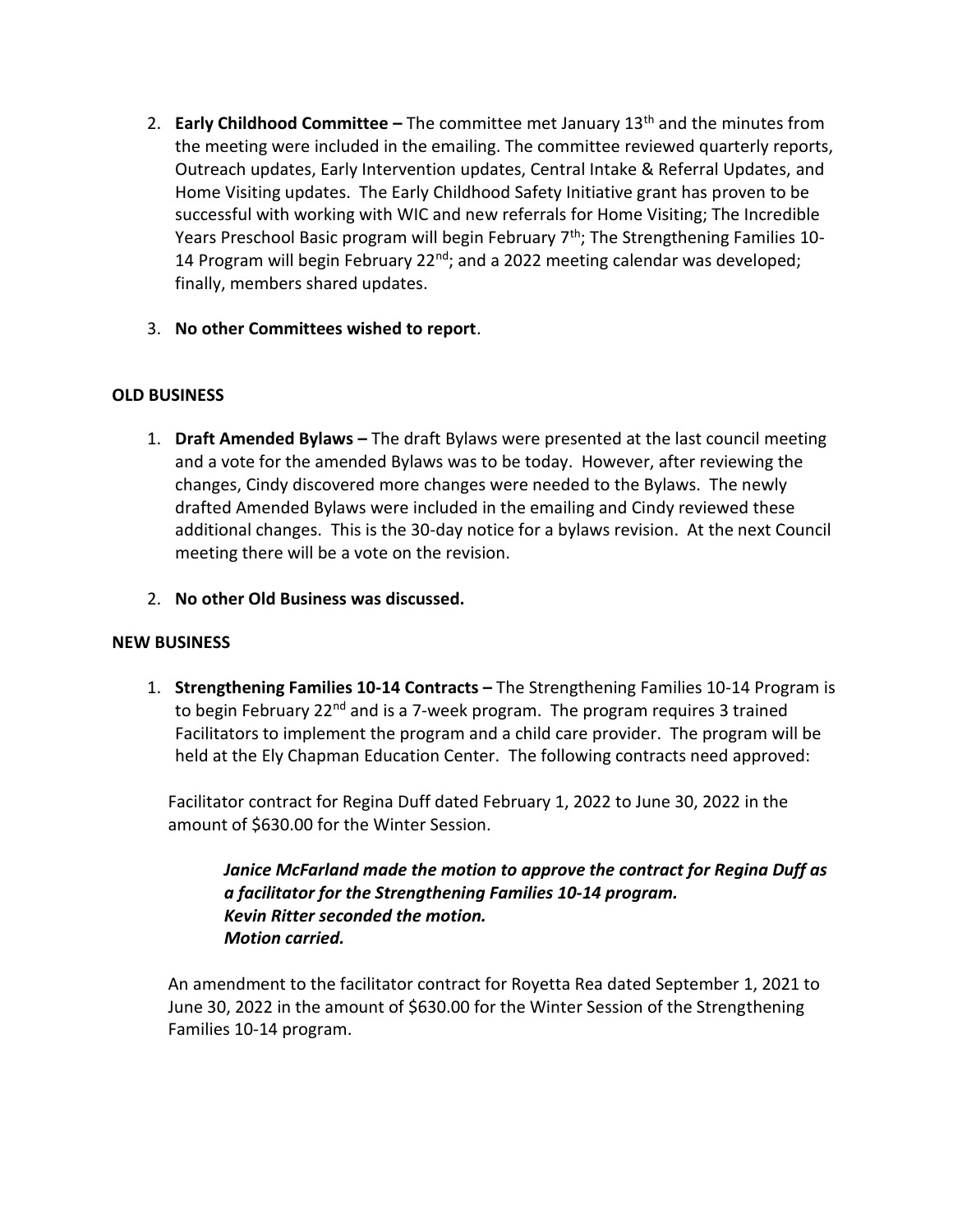*Rachel Shipley made the motion to approve the amendment of the contract for Royetta Rea for an additional \$630.00 as a facilitator for the Strengthening Families 10-14 program. Amanda Bohlen seconded the motion. Motion carried.* 

An amendment to the facilitator contract for Darylann Boley dated September 1, 2021 to June 30, 2022 in the amount of \$630.00 for the Winter Session of the Strengthening Families 10-14 program.

*Dawn Rauch made the motion to approve the amendment of the contract for Darylann Boley for an additional \$630.00 as a facilitator for the Strengthening Families 10-14 program. Janice McFarland seconded the motion. Motion carried.* 

An amendment to the child care provider contract for Maggie Tome dated September 1, 2021 to June 30, 2022 in the amount of \$350.00 for the Winter Session of the Strengthening Families 10-14 program.

*Dawn Rauch made the motion to approve the amendment of the contract for Maggie Tome for an additional \$350.00 to provide child care for the Strengthening Families 10-14 program. Janice McFarland seconded the motion. Motion carried.* 

2. **Incredible Years Preschool Basic Contracts –** The Incredible Years Preschool Basic Program is to begin February 7<sup>th</sup> and is a 14-week program. The program requires 2 trained Facilitators to implement the program and a child care provider. The program will be held at the Ely Chapman Education. The following contracts need approved:

LeAnn Welch as the Lead Facilitator for the Incredible Years Preschool Basic Program. This contract is dated February 1, 2022 to June 30, 2022 in the amount of  $$1,400.00$ .

*Jennifer Farnsworth made the motion to approve the contract with LeAnn Welch as the Lead Facilitator for the Incredible Years Preschool Basic Program. Dawn Rauch seconded the motion. Motion Carried.* 

Elaine Corbitt as the Assistant Facilitator for the Incredible Years Preschool Basic Program. This contract is dated February 1, 2022 to June 30, 2022 in the amount of \$1,050.00.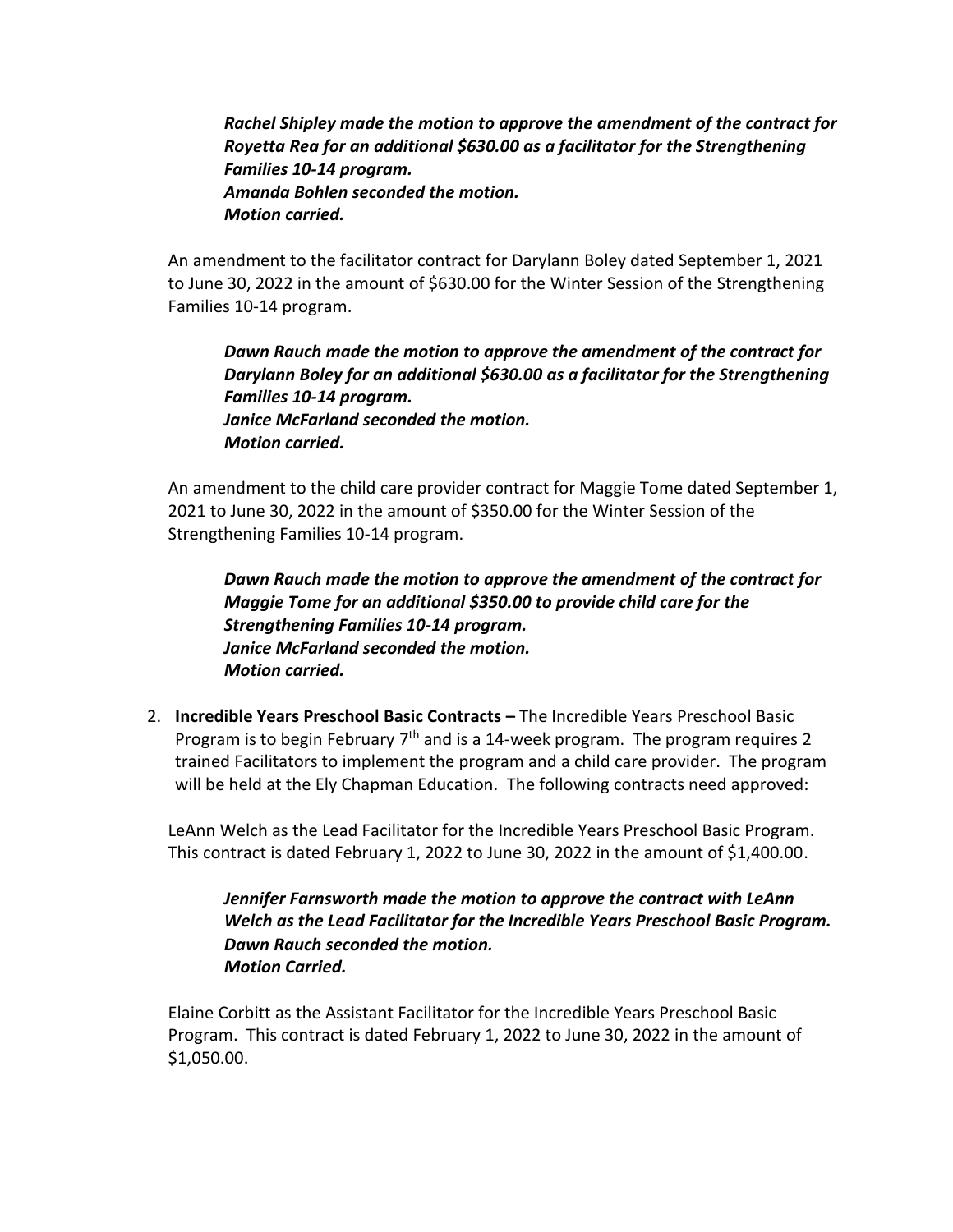*Janice McFarland made the motion to approve the contract with Elaine Corbitt as the Assistant Facilitator for the Incredible Years Preschool Basic Program. David Browne seconded the motion. Motion Carried.* 

Maggie Tome as the child care provider for the Incredible Years Preschool Basic Program. The contract is dated February 1, 2022 to June 30, 2022 in the amount of 700.00.

*Rebecca Aber made the motion to approve the contract with Maggie Tome as the Child Care Provider for the Incredible Years Preschool Basic Program. Will Hampton seconded the motion. Motion Carried.* 

3. **November/December FCSS Reports –** Per guidance from Ohio Family and Children First (OFCF) a Family-Centered Services and Supports (FCSS) Monthly Report must be approved by Council and reflected in the minutes. These minutes will then be submitted to OFCF. The FCSS reports for November and December were included in the emailing. Cindy reviewed the reports. These reports had to be submitted to OFCF by the 10th of each month for reimbursement of expenditures. These reports are only for youth served with FCSS dollars and does not reflect the entire youth served in Service Coordination and Wraparound.

> *David Browne made the motion to approve the November FCSS Monthly Report. Will Hampton seconded the motion Motion Carried.*

> *David Browne made the motion to approve the December FCSS Monthly Report. Jennifer Farnsworth seconded the motion.*

*David Browne advised there were names of youth included on the report by accident. Names will be omitted and the report will be sent back out. David Browne made the motion to approve the December FCSS Monthly report revised.* 

*Jennifer Farnsworth seconded the motion. Motion Carried.* 

4. **New Hire –** At the last Council Meeting the Early Intervention Service Coordinator/Supervisor position was approved. Since then Cindy has identified Jennifer Clatterbuck to fill this position. Jennifer will begin February 7<sup>th</sup>.

## *Denyse Fordham made the motion to approve the hire of Jennifer Clatterbuck as the Early Intervention Service Coordinator/Supervisor.*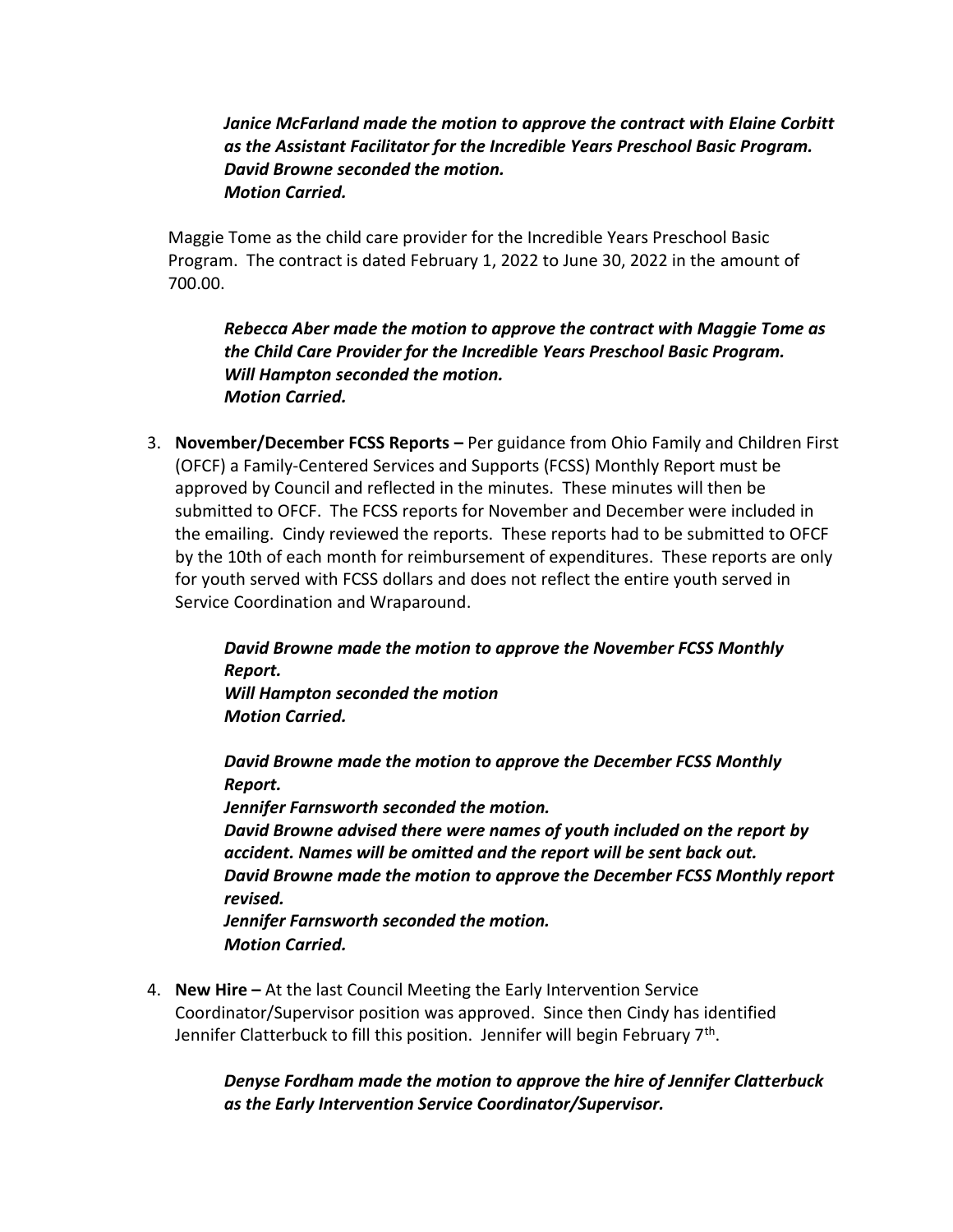# *Janice McFarland seconded the motion. Motion Carried.*

5. **2021 Council Attendance Report –** The 2021 Council Meeting Attendance Record report was included in the emailing and reviewed.

## 6. **Other new business.**

Approval is needed for the contract with the Ely Chapman Education Foundation for rent. The contract is for \$910.00 for use of 2 rooms and the Café for the Incredible Years Preschool Basic Program.

# *Rachel Shipley made the motion to approve the contract with Ely Chapman Education Foundation for Incredible Years Preschool Basic Program rent. Janice McFarland seconded the motion. Motion Carried.*

Approval is needed for the contract with the Ely Chapman Education Foundation for rent. The contract is for \$455.00 for use of 3 rooms and the Café for the Strengthening Families 10-14 Program.

*Rachel Shipley made the motion to approve the contract with Ely Chapman Education Foundation for Strengthening Families 10-14 Program rent. Jennifer Farnsworth seconded the motion. Motion Carried.* 

**SHARED PLAN REPORTING BY MEMBERS –** FCF Office had a Trauma Informed Care training.

## **INFORMATION SHARING / PUBLIC COMMENT**

**Dawn Rauch** – The Housing Department is very busy. If you know of anyone who needs help with eviction prevention, finding a home, rental subsidies, hotel/motel for homeless, there are many different funding opportunities available at Washington/Morgan Community Action. The Washington County CHIP Program was approved for home repair of low income homeowners. This program is all of Washington County now, previously the City of Marietta had a CHIP Program. The Emergency Food and Shelter Program allocations are out for Washington County. There is a huge increase in the allocation this time, so a lot of funding will be going out to local organizations.

**Janice McFarland** – Staffing continues to be a challenge. They are in need of Therapists. If you know of anyone that is qualified, please have them go onto indeed.com and look for the Life and Purpose Behavioral Health job postings. Doug continues to do Trauma Informed Schools.

**John Jackson** – Encouraged everyone to stop by and say hello at the Washington County Health Department.